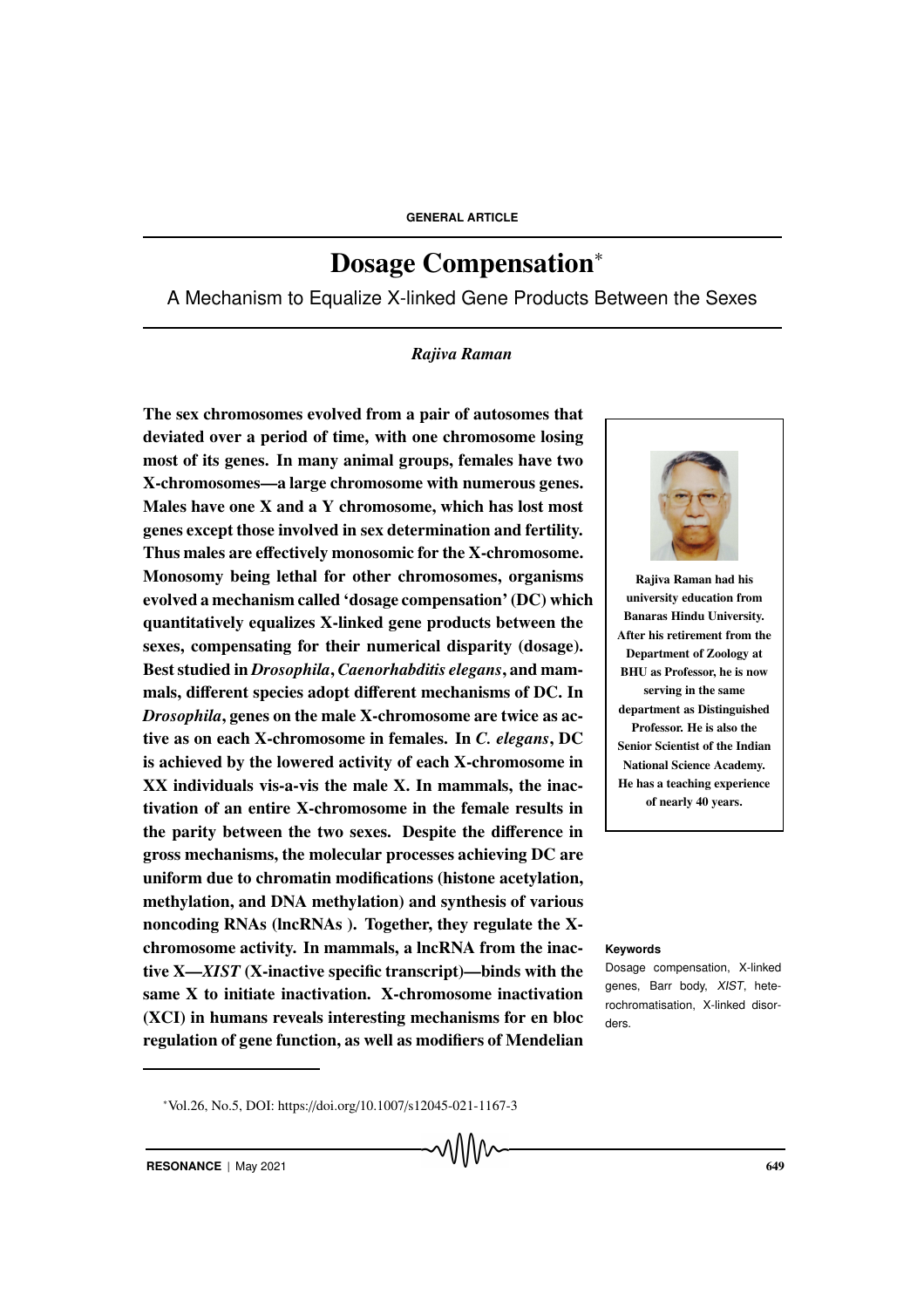# inheritance patterns in genetic disorders.

# Introduction

In most bisexually reproducing animal systems, the sex is chromosomally distinguishable. In mammals and many other groups, for instance, females have two X-chromosomes while males have only one; instead, males have a Y-chromosome that females lack (XX female/XY male). In birds and snakes, females are XY while males are XX (the nomenclature given is ZZ male/ZW female). most bisexually reproducing animal systems, the sex is chromosomally distinguishable. In mammals and many other groups, for instance, females have two X-chromosomes while males have only one; instead, males have a Y-chromosome that females lack (XX female/XY male). In birds and snakes, females are XY while males are XX (the nomenclature given is ZZ male/ZW female). The sex chromosomes are believed to have evolved from a pair of homologous chromosomes that gradually diversified, one of them losing most of its genes and retaining only those essential to the determination of sex and fertility. As a result, while the X-chromosome retains a large number of genes, Y is bereft of them. Thus, the sex with only one  $X$  (or  $Z$ ) may be functionally monosomic for several X-chromosomal genes. Monosomy of a chromosome is generally lethal. The reconciliation of this anomaly concerning the sex chromosomes is the theme of this article.

# Dosage Effect – History

As the concept of 'gene' as a physico-chemical entity got accepted, questions regarding its structure, mode of its manifestation into a phenotype, nature of mutations, etc., emerged and intrigued for long. An experiment by the German scientist Curt Stern (1929) on an X-linked mutant 'bobbed' in the fruit fly, *Drosophila*, was instructive. The bobbed flies have shorter than the normal bristles (hairs). Stern generated flies in which he added one more copy of the mutant bobbed locus (3 copies of bobbed but two X-chromosomes). Curiously, the addition of mutant allele led to bristles of normal size, leading Stern to conclude that the 'gene' acts by making a certain product in a measured amount. The amount of the product will depend upon the copy number of the gene, showing the 'dosage effect'. A mutant will alter gene product either in quantity or in quality. The mutant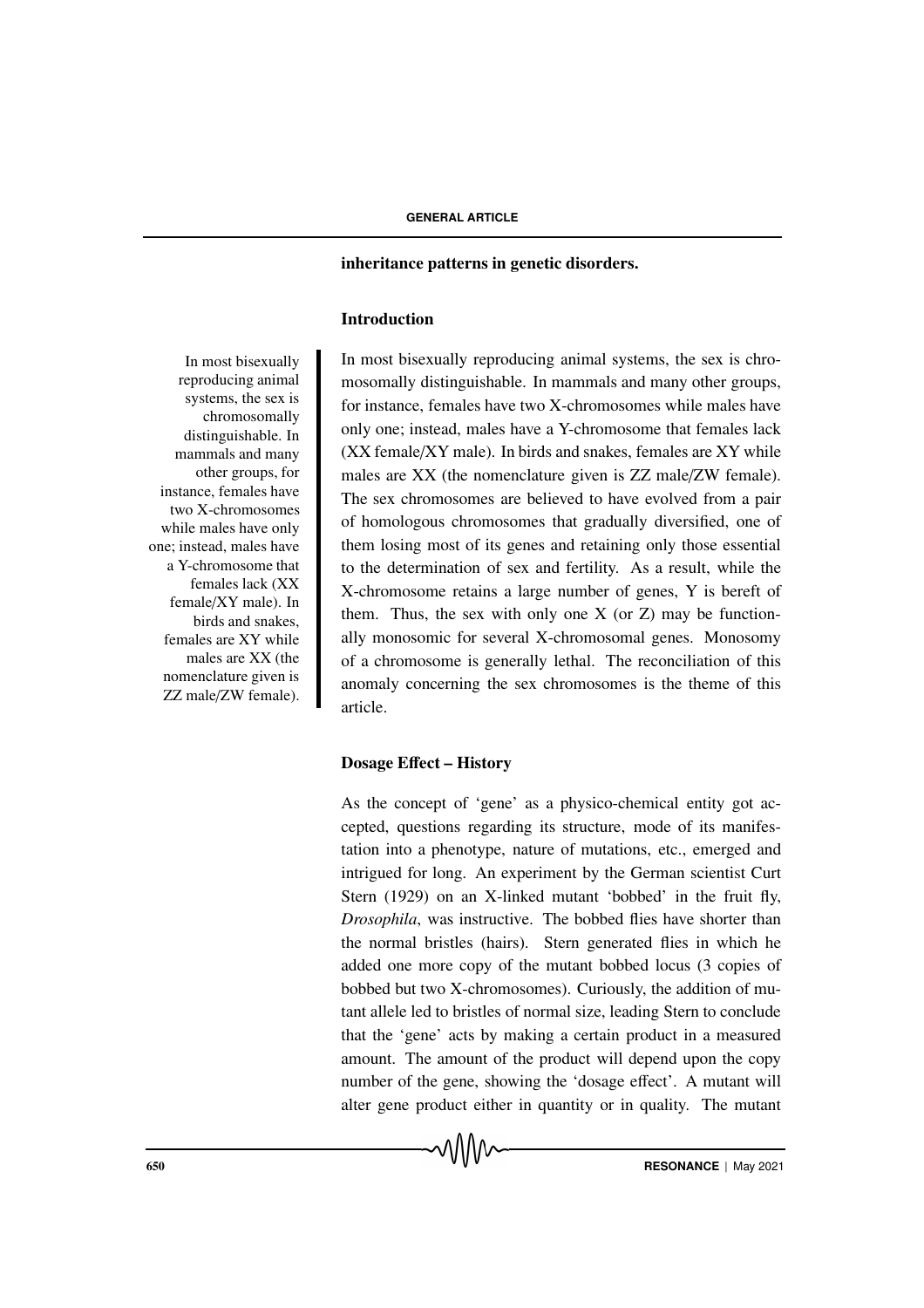bobbed allele, Stern explained, made less product than the wild type, hence the shorter bristles. But the addition of another mutant copy added more product that equalized the produce of the 2 normal (wild type) alleles [1].

# Dosage Compensation – Concept

*Drosophila:* In 1932, Herman Joseph Muller, reported an experiment similar to that of Stern using an X-linked eye colour mutant— white<sup>apricot</sup> ( $w^{ap}$ )—in which the eye colour is changed from red to patches of red and white like the fruit 'apricot'. The colour of the mutant eyes in both male and female  $w^{ap}$  was the same though the female had two mutated X-chromosomes while the male had only one. Addition of one more copy of  $w^{ap}$  to the mutant male and female flies ( $QX$  w<sup>ap</sup> X w<sup>ap</sup> + w<sup>ap</sup> / $\sigma X$  w<sup>ap</sup> Y + w<sup>ap</sup>) added more colour to the eye. But whereas the male eye was near normal red, the female had less than the normal eye colour. Addition of one more copy of  $w^{ap}$  to the female  $(X w^{ap} X w^{ap})$ + w<sup>ap</sup> w<sup>ap</sup>) led to normal eye colour. The female required two copies of 'wap' to produce as much pigment as produced by the single copy in the male (see *Table* 1). Barring a few exceptions (e.g.  $X^{\text{eosin}}$ ), similar results were obtained with most X-linked mutants. Muller concluded that this observation in mutants was also true for wild type genes, and defined it as 'dosage compensation'. He argued that parallel to the evolution of unequal-sized sex chromosomes, evolved the mechanism of dosage compensation (DC) for quantitative equalization of the X-linked products in the two sexes to compensate for the numerical disparity of the Xchromosome between the sexes. DC operates between the sexes, not within a sex where it shows dosage effect (as exemplified by the addition of  $w^{ap}$  in female).

However, the concept of dosage compensation was received rather tepidly at the time it was proposed, and for long, no real progress was made in this direction. A resurgence in the study of dosage compensation occurred in *Drosophila* in the early 1960s with two types of studies. John Lucchesi measured the biochemical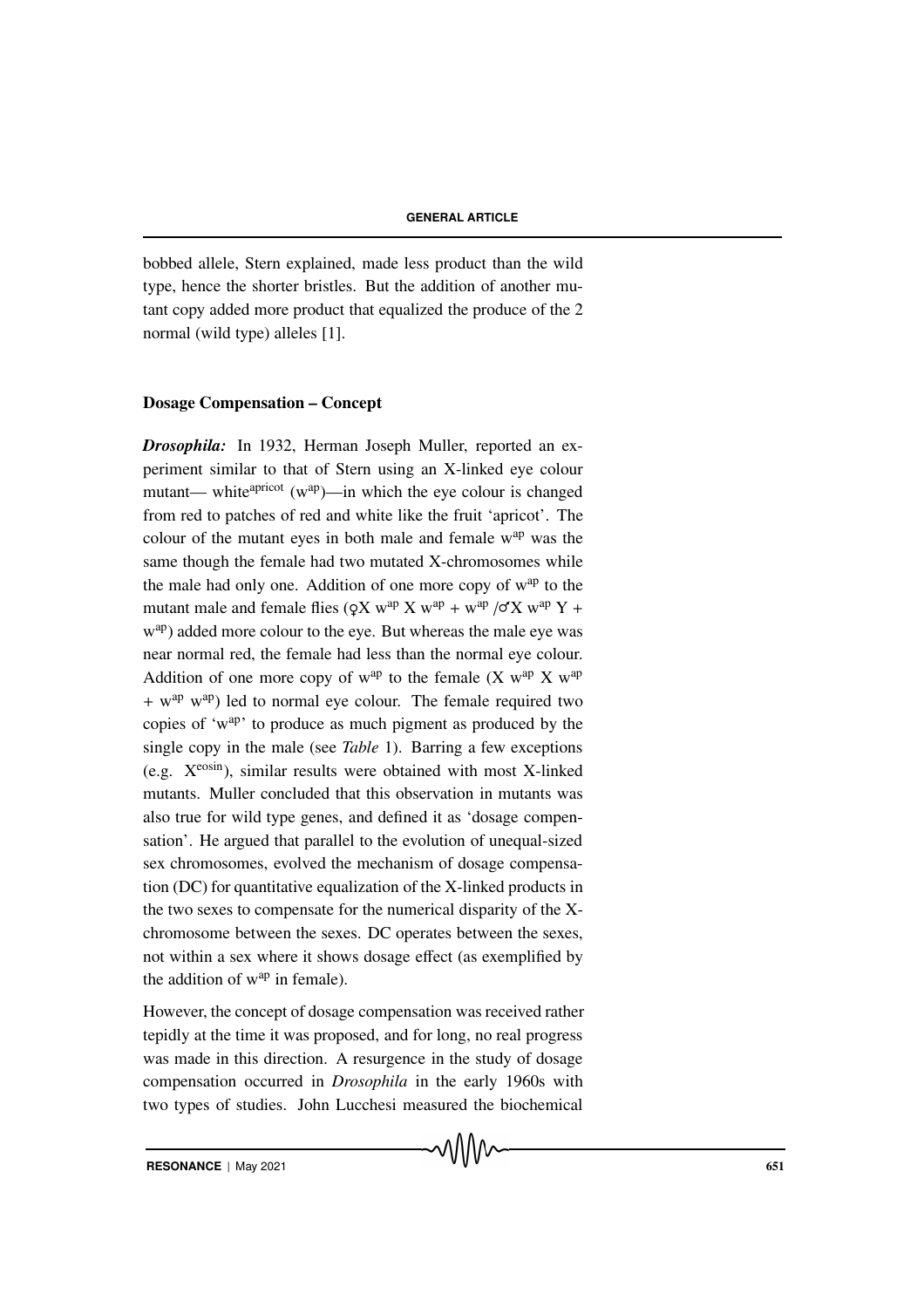Table 1. An illustration of Muller's experiment with  $W^{a+}$ (Normal eye) and W<sup>a</sup> (white apricot eye colour) flies. The horizontal lines depict chromosomes, the longest line is the X-chromosome while that half of its size is the Ychromosome. Smallest lines show a fragment of chromosome carrying a copy of Wap added to the flies. In the table, first section shows the genotype of different flies, while section 2 shows the phenotype (colour of the eye). The third segment shows the intensity of red pigment in the eyes, the number '+' show greater

| <b>Genotype/Chromosome Constitution</b>                                                                                                                 | Phenotype of eve                                | <b>Intensity of Red</b><br>pigment in the eye |
|---------------------------------------------------------------------------------------------------------------------------------------------------------|-------------------------------------------------|-----------------------------------------------|
| $w^a+$<br>- X (normal male)<br>— Ү                                                                                                                      | Red eve                                         | $++$                                          |
| $w^a$ +<br>$\overline{X}$ (normal female)<br>$W^0+$<br>-х                                                                                               | Red Eve                                         | $^{++}$                                       |
| w <sup>a</sup><br>$\mathbf{X}$ (X with white apricot mutation)<br>$-$ Y                                                                                 | White with patches of red<br>like apricot       | $+$                                           |
| W <sup>a</sup><br>$\mathbf{X}$ (X with white apricot mutation)<br>$W^k$<br>-х                                                                           | white with patches of red<br>like apricot       | $+$                                           |
| $w^{\alpha}$<br>$\rightarrow$ X (X with white apricot mutation)<br>$\rightarrow$ w <sup>a(A</sup> (A piece of chromosome with w <sup>a</sup> )<br>$-$ Y | Red eye                                         | $^{++}$                                       |
| wa<br>$-X(X$ with white apricot mutation)<br>w*                                                                                                         | More red than Wa but not<br>quite the wild type | $^{++}$                                       |
| $\mathbf{w}^n(A)$ piece of chromosome with $w^n$ )                                                                                                      |                                                 |                                               |
| $w^{\hat{a}}$<br>$\mathbf{X}$ (X with white apricot mutation)<br>W <sup>a</sup>                                                                         | Red eve                                         | $^{++}$                                       |
| $-w^*($ two pieces of chromosome with $w^*$ )<br>$\rightarrow w^*$                                                                                      |                                                 |                                               |
| w <sup>a+</sup> symbol for the normal eye (Wild type)<br>w <sup>a</sup> symbol for the mutant - white apricot                                           |                                                 |                                               |

intensity.) products of the X-linked genes, such as the enzymes glucose-6 phosphate dehydrogenase (G6PD) and phosphoglycerate kinase (PGK). He showed parity in these products between the sexes, confirming dosage compensation in wild type genes. Mukherjee used the technique of cellular autoradiography to study transcription as a measure of global gene function at the chromosomal level in the polytene chromosomes of *Drosophila melanogaster*. He demonstrated that equalization of gene products between the male and female X-chromosomes was achieved by the 'hyperactivation' of the single X-chromosome in male, i.e., the single X-chromosome in the males produce twice as much transcript as by the single X-chromosome in the female [2].

> *Mammals (Barr Body and Lyon's Hypothesis):* In 1949, Murray Barr and his graduate student Bertram, from Canada working on cat neurons, found a chromatin body in the female cells but not in those of males. This observation was soon confirmed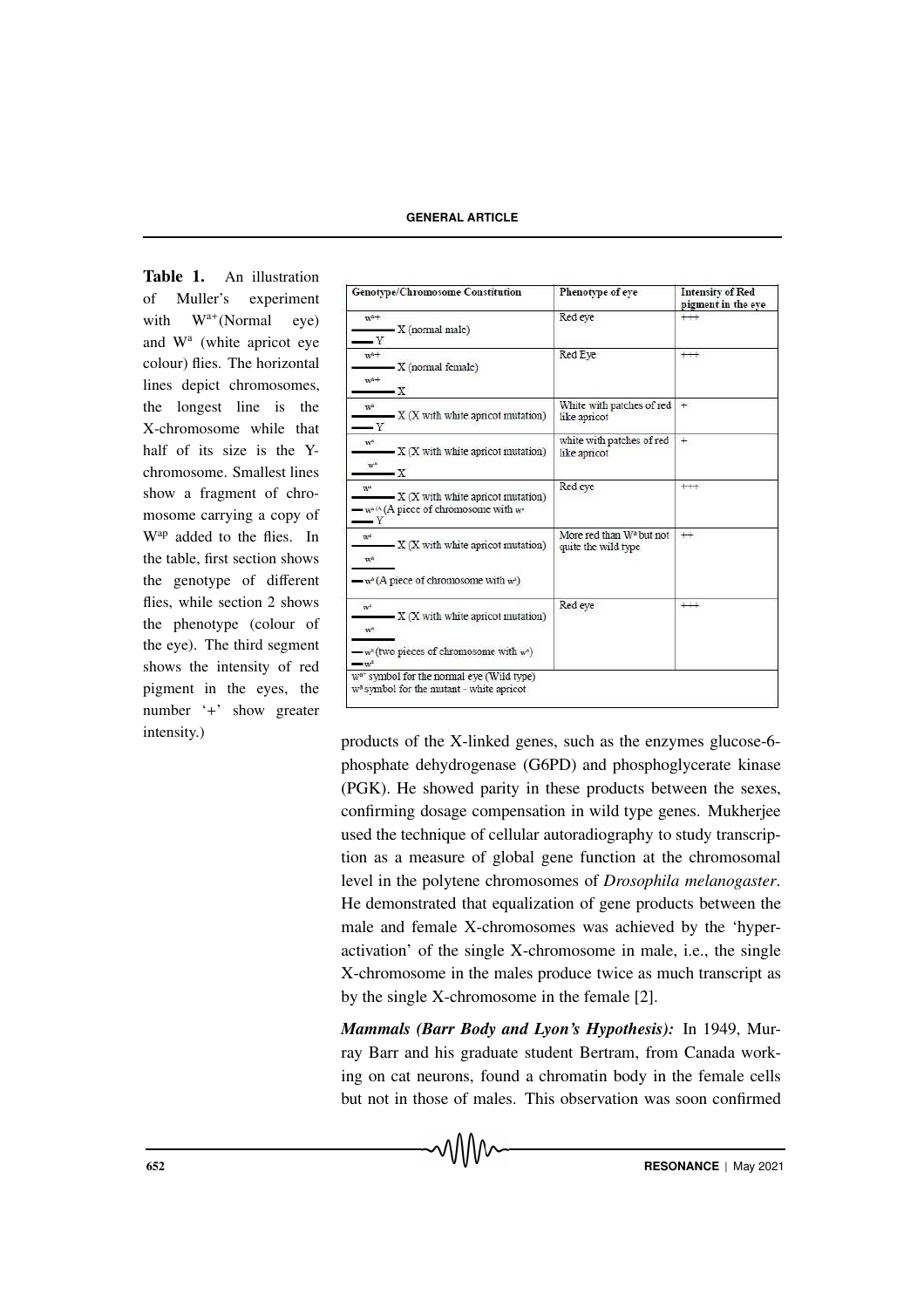

Figure 1. Sex chromatin: The darkly stained body attached to the nuclear periphery (arrows) formed by the single inactive Xchromosome. The nucleus showing single sex chromatin body has two X-chromosomes while that with two bodies would have three X-chromosomes.

in mammals at large, including humans. The sex chromatin is also called 'Barr body' after the name of its discoverer. Later Susumu Ohno (1959) showed that this body comprised a single X-chromosome. Its condensed nature showed that it was heterochromatic<sup>1</sup> (see [3]) (*Figure* 1). Related information followed  $\frac{1}{4}$  a state of chromatin that refrom human and mouse studies, showing that individuals with only one X-chromosome (X0) were females (though in humans, it would lead to Turner Syndrome), and those with 2 or more Xs along with the Y-chromosome (XXY) would be male, though infertile (Klinefelter syndrome). This evidence while confirming the role of Y-chromosome in male sex determination, also showed that the X-chromosome monosomy was not lethal, as would be expected in the case of autosomal monosomy.

In a different set of genetic experiments on the mouse, British Scientist Mary Lyon found that individuals heterozygous for almost all the X-linked genes for coat colour or hair texture are mosaic with patches of wild and mutant patterns (*Figure* 2). Integrating these cytological and genetic features, Lyon [4] hypothesised that mains condensed through the cell cycle and is genetically nonfunctional.

**RESONANCE** | May 2021 653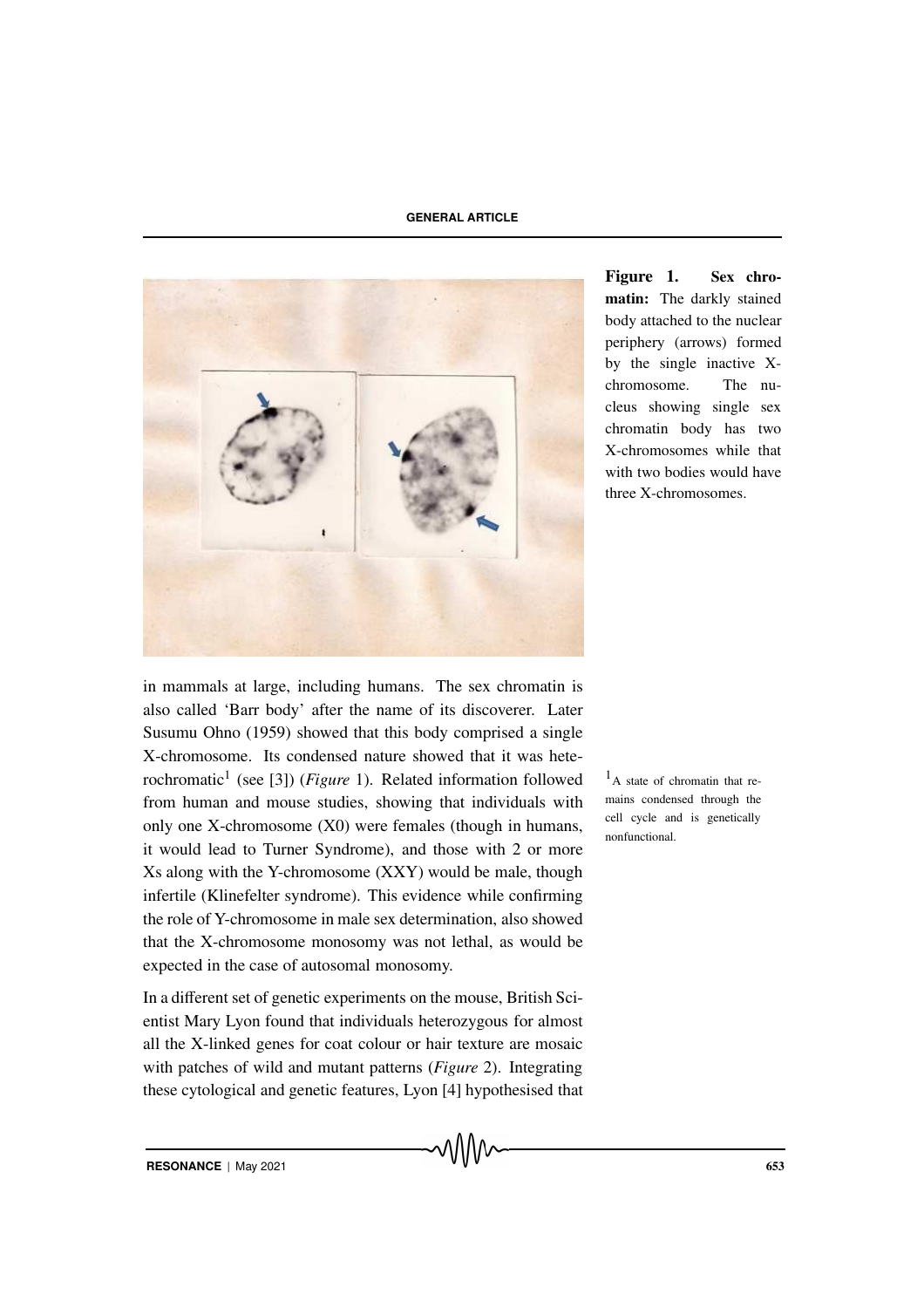Figure 2. Coat colour mosaicism (brown and white patches) in a female mouse showing spreading effect due to the translocation of a X-chromosome to chromosome 7. (See Disteche and Berletch, 2015 [5])



these features in mammalian females occur due to the inactivation of one of the two X-chromosomes. She elaborated that (1) the entire X-chromosome is inactivated early in development, (2) it occurs randomly in any one of the X-chromosomes in a cell, and (3) X-chromosome inactivation (XCI) is irreversible in all the descendants of that cell. For example, a female, heterozygous for the hair texture gene, *Tabby*, will be a mosaic of large patches of normal hair and patches with tabby texture. Contrast it to an autosomal recessive heterozygote, where the individual will appear normal, not a mosaic. Lyon's hypothesis supported dosage compensation in mammals insofar that both the sexes had only one functional X-chromosome. Ironically, none of these seminal *Caenorhabditis elegans* papers, including that of Mary Lyon, mentions the term 'dosage compensation'. A mass of data employing varied genetic, somatic cell genetic, chromosomal, and molecular approaches confirm the main tenets of the hypothesis though exceptions to all its tenets exist [5], which I touch upon later in the article.

> *Caenorhabditis elegans:* Here is an example of a species that has no Y-chromosome and yet is male heterogametic. *C. elegans* is a soil nematode in which individuals with one X are males, and those with two Xs are hermaphrodites (XO male/XX hermaphrodite), which can self-fertilise. The sex is determined

is an example of a species that has no Y-chromosome and yet is male heterogametic. In *C. elegans*, individuals with one X are males, and those with two Xs are hermaphrodites, which can self-fertilise.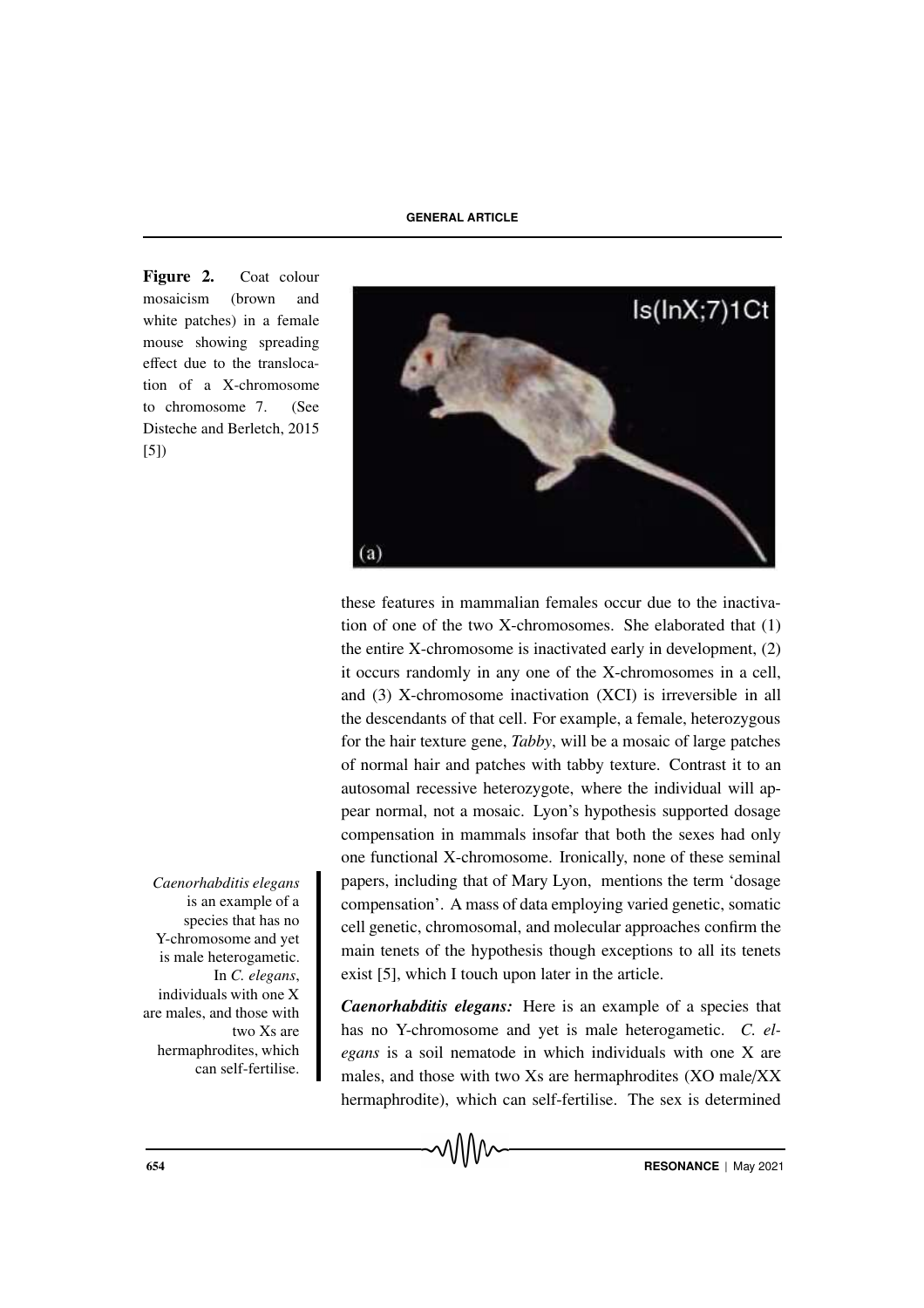

Figure 3. Different strategies to equalize Xchromosome gene product between the sexes. (Modified from the *Current Opinion in Genetics* & *Development*, 10, pp.644–650, 2000.)

**Drosophila** (Hypertranscription)

| X X     | Хy |
|---------|----|
| $1 + 1$ |    |

Caenorhabditis (Hypotranscription)

| X |                             | X no Y |
|---|-----------------------------|--------|
|   | $\frac{1}{2} + \frac{1}{2}$ |        |

by the number of Xs in an individual. In many insects too, e.g., in grasshoppers, crickets, etc., the male does not have a Y chromosome, but unlike *C. elegans*, XX individuals are females. DC operates in this male heterogametic species too, but through the calibrated lowering of the activity of each X-chromosome in the XX hermaphrodites [6] (see *Figure* 3).

# Mechanisms of Dosage Compensation

Genetic and molecular studies have helped delineate the mecha- Genetic and molecular nism of dosage compensation. Curiously, different species employ different ways to achieve it, some of which are discussed below.

*Drosophila:* The sex-determining switch gene Sex-lethal (*SXL*) has antagonistic functions in the two sexes. In the XX embryo,

MM

studies have helped delineate the mechanism of dosage compensation. Curiously, different species employ different ways to achieve it.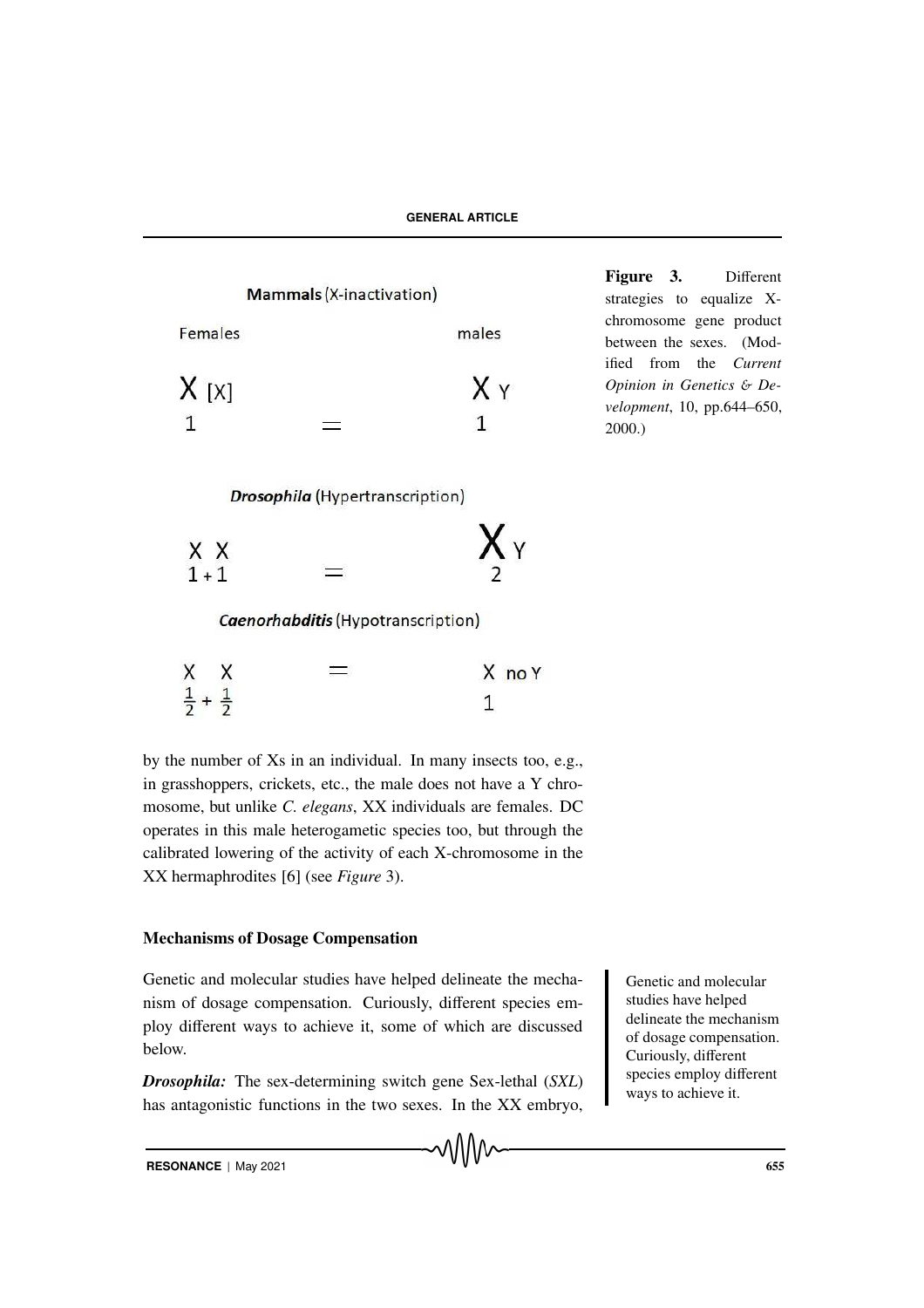*SXL* is active, and its transcript codes for a DNA binding protein, which induces the downstream gene, *tra*, to proceed on the female pathway. In the XY embryo, *SXL* RNA is alternatively spliced, creating a stop codon in the processed RNA, resulting in a truncated, nonfunctional protein. Thus, the absence of the SXL product in the XY embryo triggers the male determining path. In the XX females, SXL additionally silences a group of autosomal genes, called the MSL (Male Sex-lethal) complex, comprising such proteins as ATPase/helicase; E2 ubiquitin ligase and a histone H4 acetyltransferase (HAT) that acetylates lysine in histone H4. In contrast, in the XY embryos, the same MSL complex gets activated because *SXL* is nonfunctional.. In chromatin, DNA and histones are tightly bound because of their opposite charges (DNA –vely charged, Histone +vely charged). However, the addition of an acetyl group (-vely charged) to the histones (such as in Lys16 in histone H4) causes loss of its +ve charge, and thus loosening of its binding with DNA, causing chromatin decondensation and potentiating transcription. The HAT of the MSL complex acetylates the X-chromosome in males only. In addition, the male X-chromosome transcribes two non-coding RNAs,  $\omega$ X1 and 2 (read as roX), which together with the MSL hyperactivate the X-chromosomal genes in the male. Each of  $\omega X1$ and  $\omega X2$  has a stretch of sequence called the 'pioneering site' on X (PionX). Initially, MSL binds with any one of the roX RNA through the PionX sequence. This interaction structurally alters the MSL2 subunit leading to a chain of events; MSL2 binds with more sites on the X-chromosome. This binding with multiple Xchromosome sites is facilitated by more proteins and the siRNAs (another group of non-coding RNA) clustered around the transcriptionally active genes. Physical binding of the MSL along the entire X-chromosome enables the HAT of the MSL to acetylate H4 histones on the X-chromosomal genes. This enables their rapid and higher-level transcription, resulting in hyperactivation of the X-chromosome. Thus, a hyperactive male X turns out more product, such that it quantitatively equals the products of the two X-chromosomes in the female.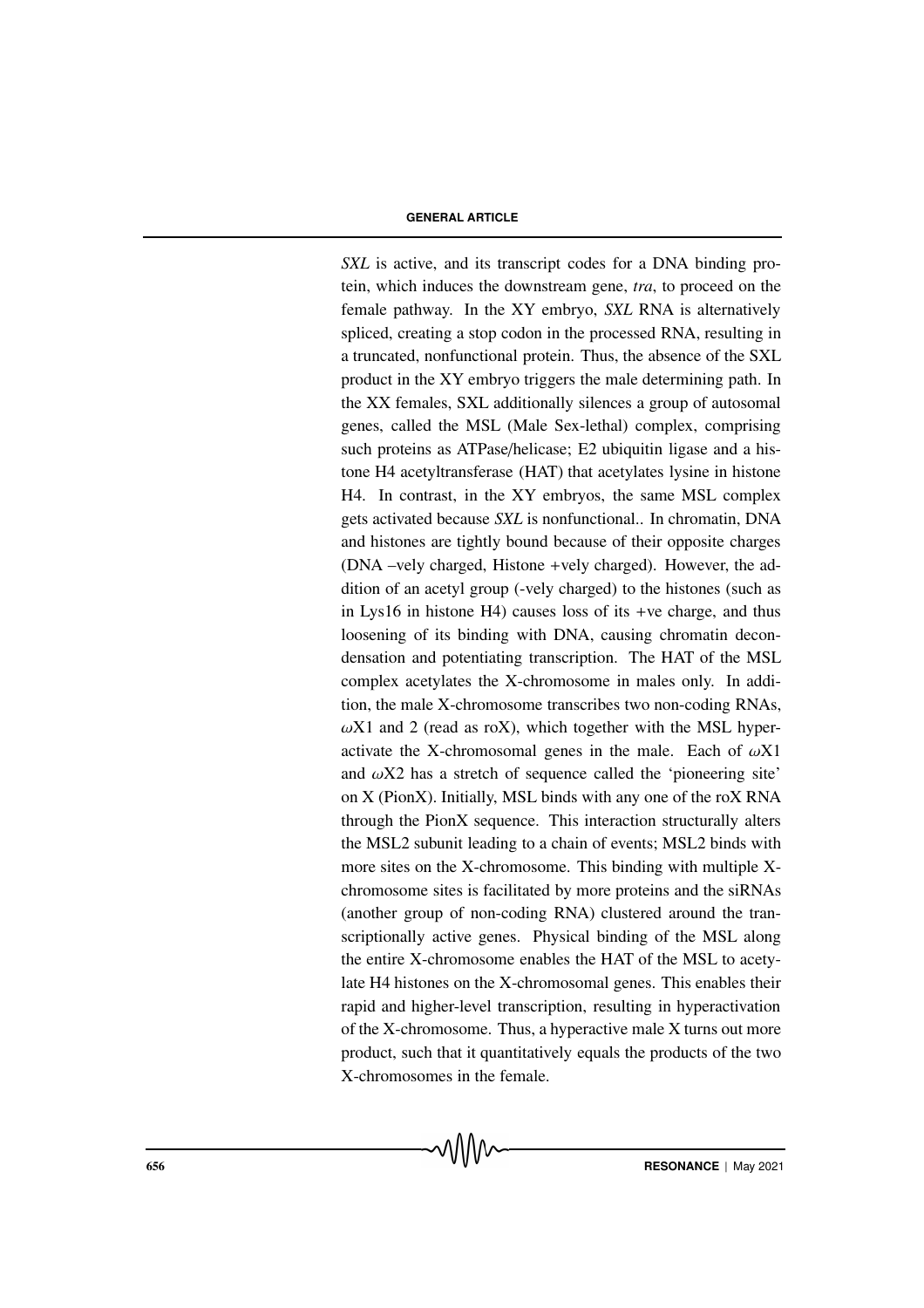

Figure 4. Xist: Nucleus from a female cell from mouse after in situ hybridization with the Xist transcript. Whole X-has been covered by the Xist. (From Disteche and Berletch, 2015 [5].)

**Caenorhabiditis elegans:** As opposed to *Drosophila*, in C. ele-<br>
As opposed to *gans*, equalisation of the X-linked products is achieved through lowering of the activity of each X-chromosome in the XX individuals [6]. Though considered hermaphrodite, the XX individuals are essentially females with remnants of the testis to produce male germ cells. The sex-determining system in this species recruits a cascade of genes, each of which, when active, suppresses the expression of its immediate downstream gene, which becomes active in the other sex and in turn represses its downstream gene too. For instance, Xol (mutant male lethal), expresses in the XO (male) and suppresses immediate downstream SDC1, 2, 3 genes. Since Xol is not expressed in XX individuals, the SDC genes are expressed by default kicking start the female pathway by inhibiting immediate downstream her-1 gene. The SDC genes are also involved in dosage compensation (SDC – sex determination and dosage compensation). They become part of a multi-subunit dosage compensation complex (DCC). Hence DCC is present only in the XX individuals. The most important role in this complex is played by the condensin protein that condenses the X-chromosomal chromatin in XX individu-

*Drosophila*, in *C. elegans*, equalisation of the X-linked products is achieved through lowering of the activity of each X-chromosome in the XX individuals.

**RESONANCE** | May 2021 **657**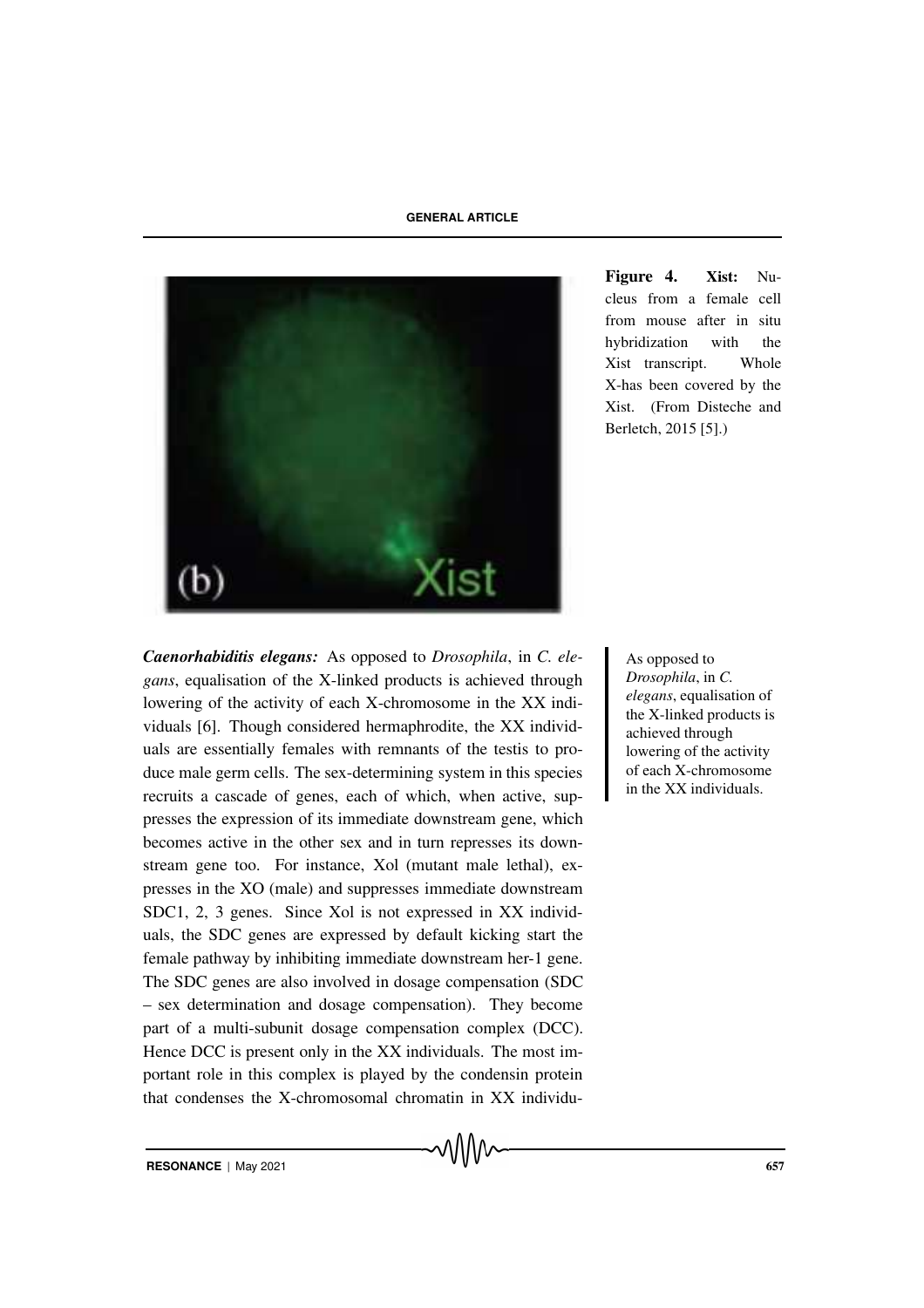als. As in *Drosophila*, in this species also, chromatin modification takes place at certain X-chromosomal DNA sequence motifs. To these sites (called the recruitment sites; rex sites), DCC initially binds and then spreads through the length of the chromosomes. Methylation of histone protein (H4-K20 — histone H4 lysin at 20th position) adds to the compaction of chromatin and lowering of transcription on the X-chromosomes. Methylation of both DNA and histone is generally associated with the compaction of chromatin. The extent of methylation calibrates the extent of compaction. The DCC complex harbours a demethylase that demethylates H4K20Me2 to H4K20Me1 (dimethyl to monomethyl state). In the mono-methylated state, the X-chromosomal chromatin becomes more compact, lowering the transcription potential of its genes [7].

*Mammals:* The process of dosage compensation in mammals is In mammalian female, different from those seen in the fly and the worm insofar that, unlike the earlier two species, in mammalian female, an entire Xchromosome is inactivated by getting 'facultatively heterochromatised', while the other X remains extended and euchromatic (potentially active). For a comparative view of the different mechanisms, see *Figure* 3.

In mammals, as earlier stated, Lyon hypothesized that one of the two Xs in the females gets inactivated, and the inactivation occurs randomly and irreversibly in either X, early in development. Though many experiments have validated the propositions of the hypothesis in a large measure, there are exceptions to all its three tenets. (1) While most part of the X-chromosome is  $^{2}$ A small region in which the X inactivated, certain genes in the PAR<sup>2</sup> as well as a few others, escape inactivation, (2) in the prototherian and metatherian mammals and the trophoblast<sup>3</sup> cells in the mouse embryo, only the  $3$ They make the extra- X received from the father is inactive (non-random), and (3) in the germ cells, the inactive X-chromosome is reverted to an active state before entering meiotic cell division, ensuring that all the gametes (ova/eggs) carry an active X-chromosome. An understanding of the mechanism of X-chromosome inactivation in mammals, therefore, needs to account for the following ques-

an entire X-chromosome is inactivated by getting 'facultatively heterochromatised', while the other X remains extended and euchromatic (potentially active).

and Y chromosomes share homologous genes.

<sup>3</sup>They make the extraembryonic tissues.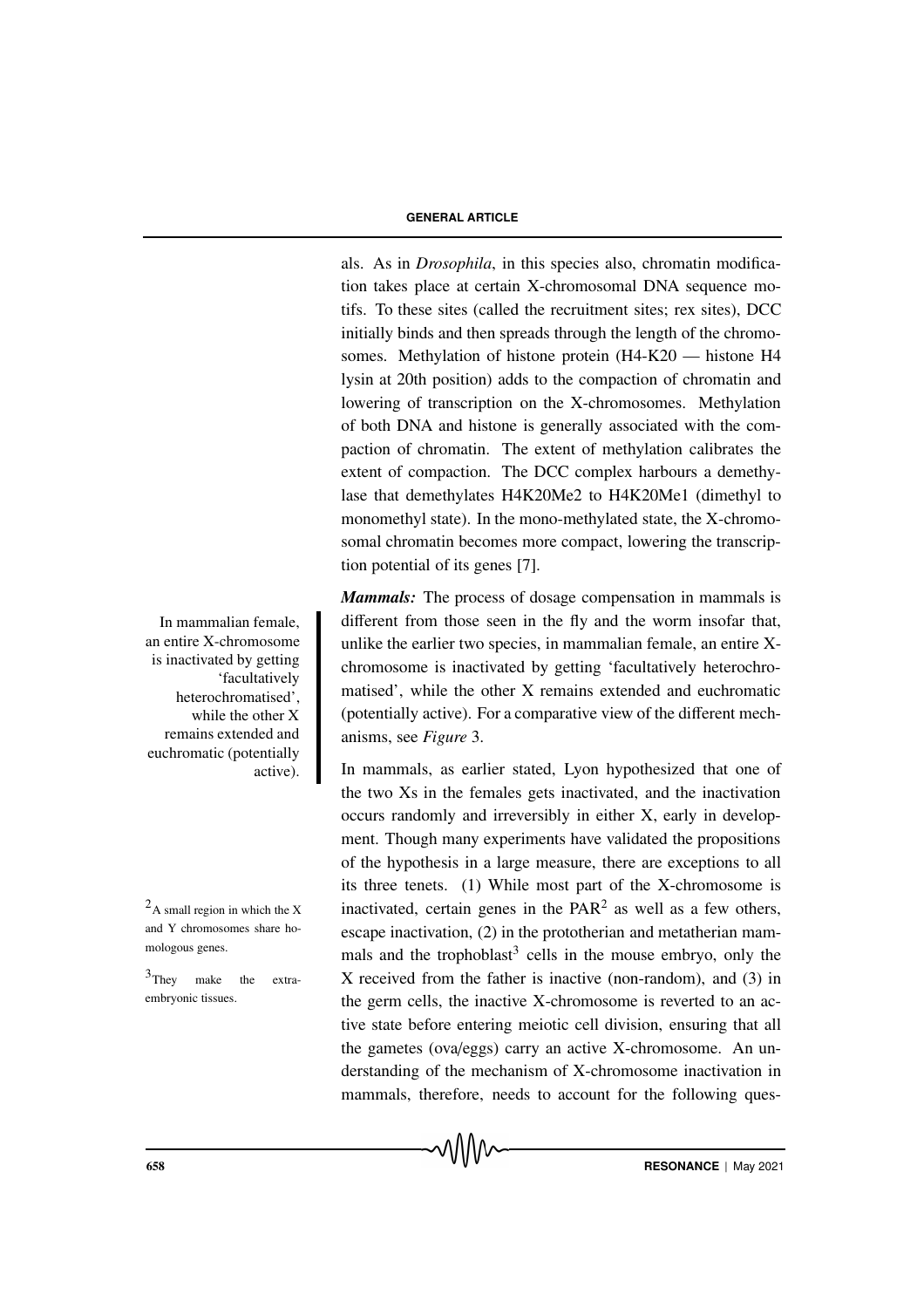tions, (i) how does the signal for inactivation spread through the X-chromosome, (ii) what establishes the irreversibility of the inactive X-chromosome, (iii) how do certain genes escape inactivation on the inactive X, (iv) how is the X-chromosome chosen for inactivation in a cell, and (v) the significance of X-inactivation in genetic disorders in humans. We will try to understand the same.

**Regulator of X-chromosome Inactivation:** Certain females have certain females have one one normal X-chromosome, but the other X is fragmented into two, attaching with an autosome (karyotype X/X-A, A-X/A; A denotes autosome) due to a reciprocal translocation. In such translocation heterozygotes, the inactive X is predominantly the normal X in almost all the cells, apparently an example of non-random XCI (X-chromosome inactivation). However, during early development in these individuals, both types of cells—those with normal X inactive and translocated X inactive—are present. But those with the translocated X do not survive long because in these cells, only one of the two fragments of the X-chromosome gets inactivated leaving the other one active creating functional disomy of that region. On the other hand, the inactivated fragment spreads inactivation into the contiguous autosome causing functional monosomy of certain autosomal genes (position effect variegation, see *Figure* 2). Such abnormal behaviour leads to the elimination of these cells, and only those cells with the normal X inactive survive. Thus, such cases do not violate the principle of randomness of X-inactivation, it shows instead an example of selection bias.

The above example on the translocated X-chromosome raises the possibility that there will be either one or very few site(s) on the X-chromosome that regulates its inactivation. This presumed regulatory region is called Xce (X-controlling element) in mice and XIC (X-inactivation centre) in humans.

**Delineation of Xce (XIC):** The molecular delineation of Xce (XIC) was reported in 1991 independently by Brockdorf et al., in mice and Brown et al., in humans [8]. Both the groups obtained a transcript (RNA) transcribed only from the inactive and not from the active X-chromosome. The gene, named *XIST* (X-inactive spenormal X-chromosome, but the other X is fragmented into two, attaching with an autosome due to a reciprocal translocation.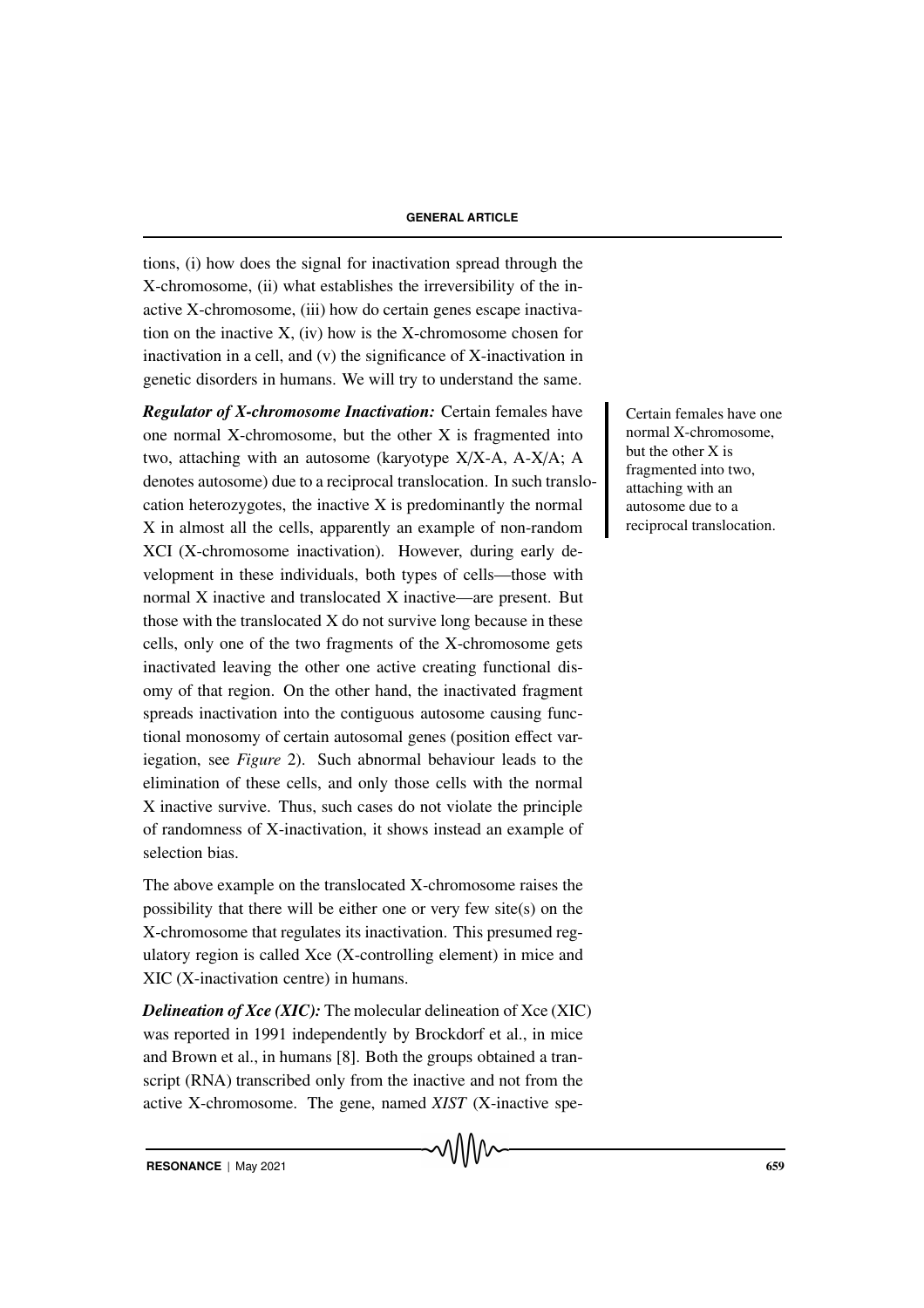cific transcript; *Xist* in mouse), makes 17kb and 14kb transcripts in humans and mice, respectively, which does not translate into a protein.

That *XIST* could be the potential regulator of XCI is drawn from the experiments in which XY cells are transfected with additional copies of *Xist* DNA attached to an autosome or the Ychromosomes (analogous to those done by Muller in *Drosophila*). The result was the inactivation of either the normal X-chromosome or the autosome (or Y) to which it was attached. Alternatively, in XX cells with one X endowed with a loss-of-function mutation of In *Drosophila*, Xist, despite the presence of two X's, no XCI is seen. These experiments confirmed the role of *Xist* in initiating X-inactivation. But they also demonstrated the role of *Xist* as a numerator of the X-chromosomes in a cell. In other words, the number of *Xist* in a cell would practically equate with the number of Xchromosomes.

*Xist binding, Chromatin Modification and Heterochromatisation of the X-chromosome:* The 17/14kb Xist RNA spreads on the same X-chromosome from which it is synthesized, binding to several sites through its entire length, except the PAR. Once wrapped with Xist (*Figure* 4), several other chromatin-modifying factors act on the X-chromosome and heterochromatinise it. We have mentioned that in *Drosophila*, hyperactivation of the X-chromosome is mediated by the loosening of the DNA-histone binding through acetylation of H4 histone, and in *C. elegans*, it is the methylation of Lys 20 in H4 that leads to the compaction of chromatin. In mammals too, modification of histone plays a cru- $A_{\text{A form of histone H2A}}$  cial role in XCI. A modified histone called MacroH2A $4$  is selectively present on the inactive X-chromosome on many sites along the chromosome. In addition, histone modifications on specific sites are not only distributed in the coding and promoter regions of the genes but also in the intergenic regions of the inactive Xchromosome. The trimethylation of lysine at the 27th positon (K27me3) and dimethylation of K9 (K9me2), both on H3 histone, in the coding regions on the X-chromosome are the biomarkers of XCI due to chromatin compaction. *XIST* binding of the

MAN

hyperactivation of the X-chromosome is mediated by the loosening of the DNA-histone binding through acetylation of H4 histone, and in *C. elegans*, it is the methylation of Lys 20 in H4 that leads to the compaction of chromatin.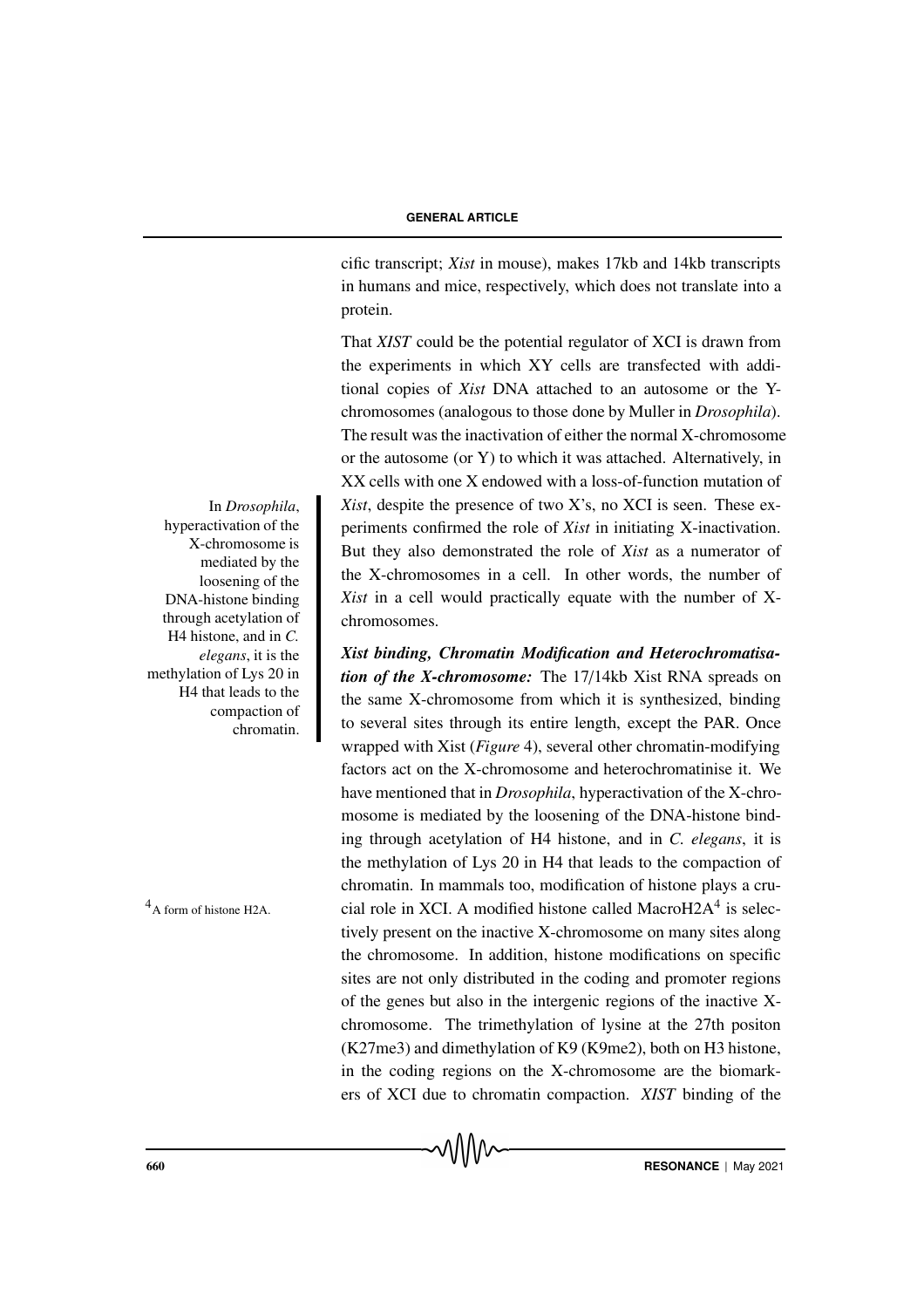X-chromosome precedes histone modifications and thus may be causal in initiating the XCI. Having initiated the X-inactivation through histone modifications, *Xist* is silenced in subsequent cell cycles in most cell types. Thus the critical function of *Xist* lies in (1) counting the number of the X-chromosomes in a cell vis-  $\lambda$ -vis the sets of autosomes (one active X per diploid genome, e.g. 2X/2A – one X inactive; 3X/2A – two X inactive; tetraploid genome  $4X/4A - 2X$  inactive), and (2) selection of the chromosome for inactivation by binding with it and initiating a process to make it compact and heterochromatic for inactivation.

*Irreversibility of X-chromosome Inactivation:* The initiation of XCI requires an additional layer of regulation to achieve irreversibility of inactivation on the same X-chromosome in all the descendent cells. That is, the daughter cells after every cell division should remember which of the two X-chromosomes was inactive in the mother cell. Riggs, in 1976, had opined that the mechanism underlying XCI could be through the modification of DNA brought about by the post-replication methylation of the nucleotide, cytosine. It soon became clear that methylation of genes is an important regulator of gene function, often leading to their repression. Subsequent studies also showed that most of the genes on the inactive X were highly methylated as compared to their homologues on the active X-chromosome. It was lives also also experimentally demonstrated that under appropriate selection conditions, the genes on the inactive X-chromosome could be reversed to activity by demethylating them.

DNA methylation also explains the irreversibility mechanism of the inactive X-chromosome. In higher organisms, post-replicational addition of a methyl group  $(-CH_3)$  at the 5th position of cytidine is perpetuated through subsequent cell cycles if the methylated C occurs as a doublet of CpG so that the complementary strand too has CpG on that site. Methylation is brought about by the enzymes called DNA methyltransferase (MTase), which belong to two broad categories, *de novo* DNA MTase and maintenance DNA MTase. During early development, unmethylated CpG doublets, are methylated on both the strands, at the same time, by

√∖∖∖∧∼

experimentally demonstrated that under appropriate selection conditions, the genes on the inactive X-chromosome could be reversed to activity by demethylating them.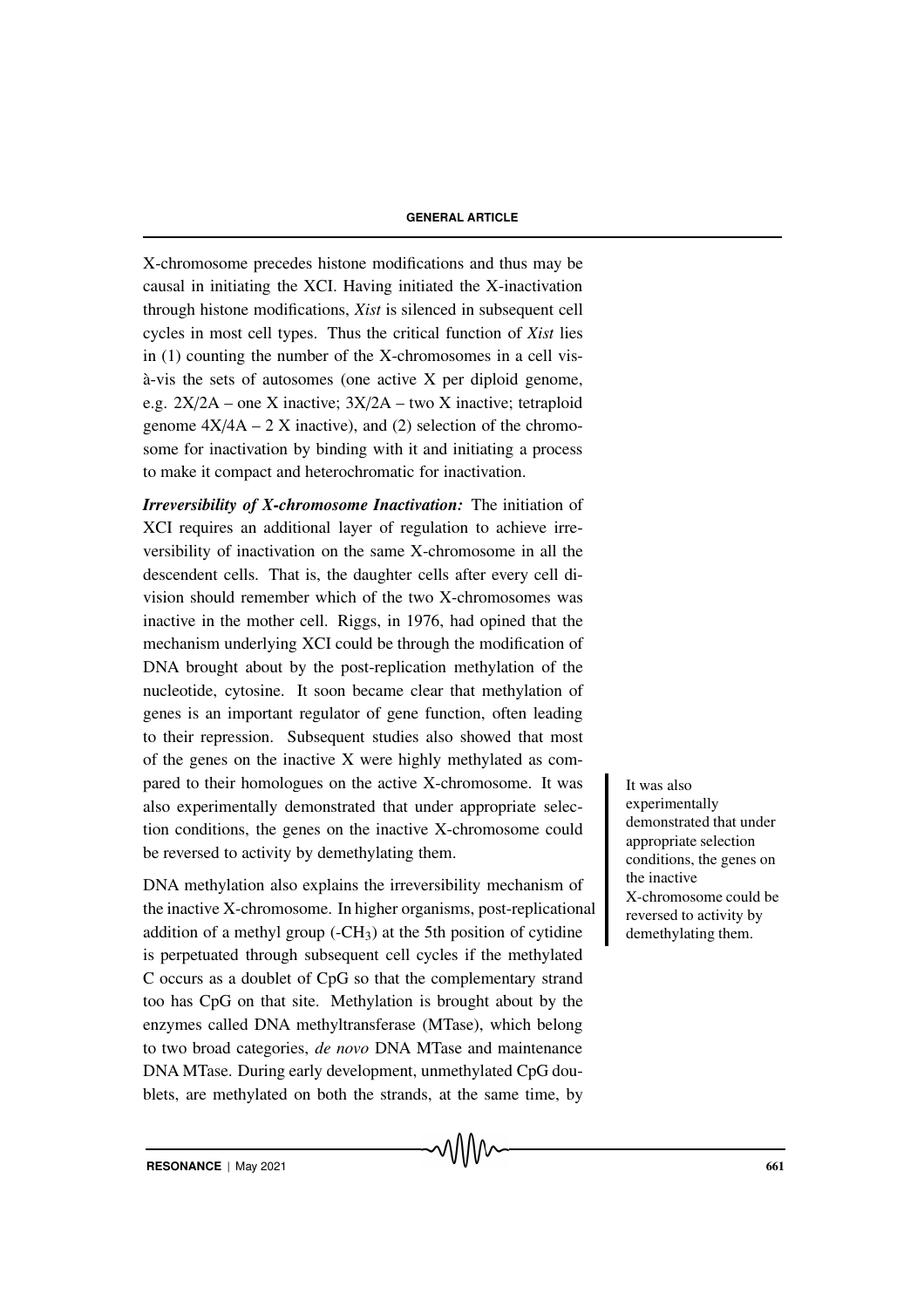*de novo* MTase. However, after each replication cycle, the new DNA becomes hemimethylated because the 'C' on the new strand is unmethylated. The maintenance DNA MTase in the cell, if present, identifies the hemimethylated cytosines of the new DNA molecule and methylates the cytosine on the new strand, restoring its status of complete methylation. Thus once methylated, the same sites are remethylated after every replication cycle, and the same X continues to remain inactive in subsequent cell generations. DNA methylation essentially induces chromatin compaction and gene repression by invoking other chromatin modifiers such as histone methylases and MeCPs (methylated cytosine binding proteins). Thus histone and DNA modifications not only inactivate the chromosome but also ensure the irreversibility on the chromosome.

One of the tenets of XCI *Choice of the Inactive X-chromosome in a Cell:* One of the tenets of XCI is the random choice of the X-chromosome in each cell. This question has vexed scientists for long, and a satisfactory answer is still not in sight. Nevertheless, there is some clarity on the way *XIST* expression is regulated during early development. Although there is a difference in the expression pattern of *XIST* in different species, the information we discuss here is mainly derived from humans and mice. In early human embryonic development, both the X-chromosomes tend to be active and *XIST* also is expressed from both of them, though in small quantity and with rapid degradation. Experiments on induced embryonic stem cells (ESC) from humans have confirmed that certain genes are active on both the X-chromosomes during early embryonic development. As differentiation sets in, a large number of different factors, mainly non-coding RNAs, bind with *XIST* and its transcript to potentiate (or suppress) its XCI function, which means that there are factors that induce its function just as there are others which block its expression. The activation of *Xist* in mice is prompted by two other lncRNA genes, JPx and Ftx, located a few kbs upstream of *Xist*. *XACT* is another 250kb lncRNA, made from a gene 40kb away from Xic. Both *XIST* and *XACT* genes are activated around the same time and initially bind to both the

√∖∖∖∧∼

is the random choice of the X-chromosome in each cell. This question has vexed scientists for long, and a satisfactory answer is still not in sight.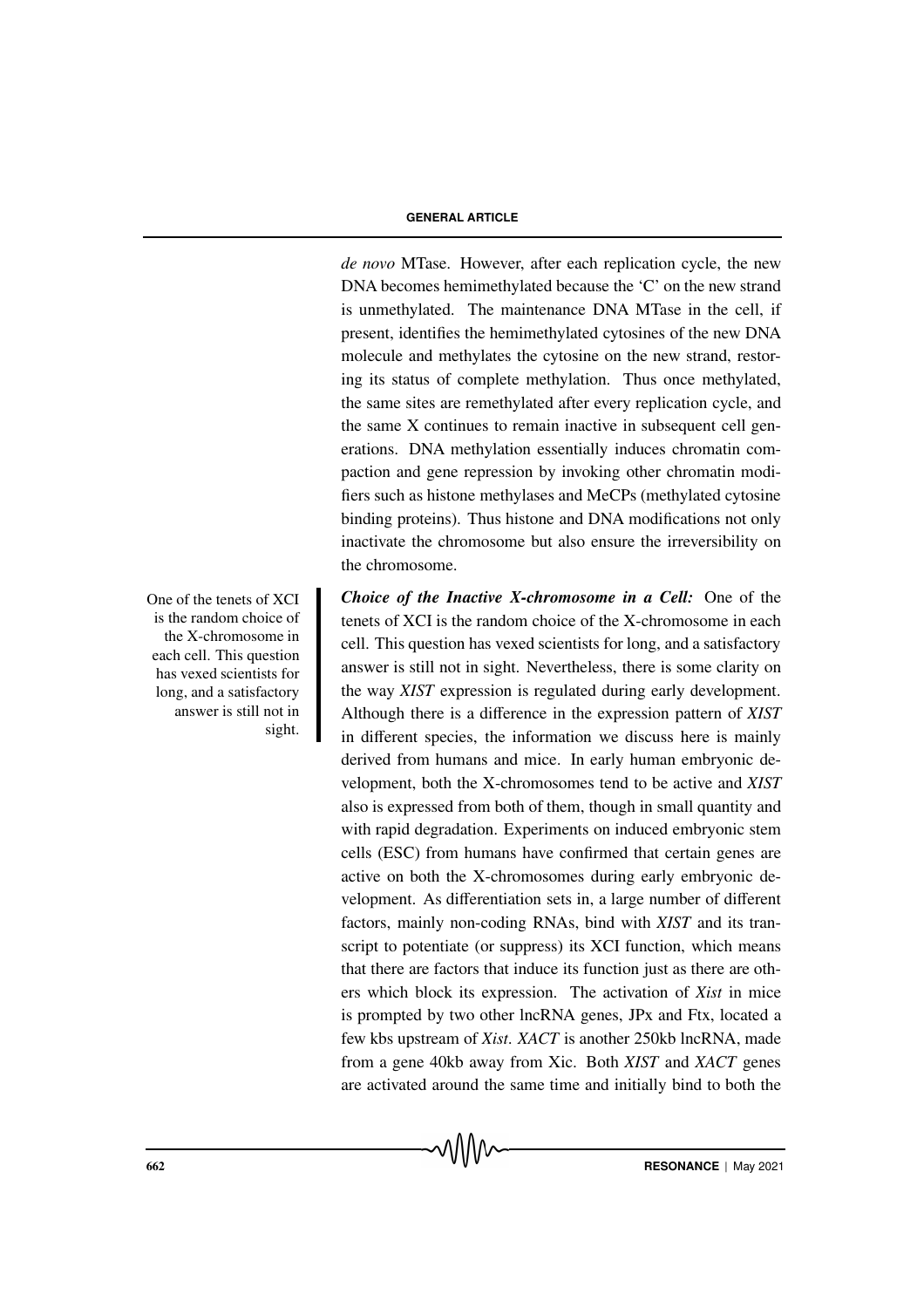X-chromosomes though at different motifs. But later, when *XIST* stabilizes on one X-chromosome and binds with it to inactivate it, the *XACT*-bound X-chromosome becomes the active X because it inhibits *XIST* to act upon it. However, the main repression of *XIST* is brought about by another gene *TSIX*, residing at the 3′ end of *XIST* gene itself on the opposite strand of DNA. Its transcript runs across the *XIST* gene in the opposite direction, making an antisense RNA that could bind with the *XIST* or its transcript and block it. Thus we have some idea about how the expression and repression of the *XIST* gene on the active and inactive X-chromosomes are regulated and the role of hitherto neglected non-coding RNAs in this process. However, it does not expressly answer what decides which X will become inactive in a given cell. There is evidence that before being selected to their functional fate, both the X-chromosomes briefly touch each other, but what transpires at that stage is not clear. Since several molecules bind with the *XIST* gene, a stochastic model envisages that random excess or competitive binding of one or the other group of factors on an X-chromosome would attract more of its kind on that X and seal its functional fate. There would also be a mechanism that would ensure that once *XIST* is chosen to be active on one X-chromosome for XCI, it is blocked from getting active on other X-chromosomes in the cell.

# X-Chromosome Inactivation and X-linked Disorders

An evidence that enabled Lyon to formulate her hypothesis was the fact that individuals with the loss of an X-chromosome were viable both in mice  $(2n 39, X)$  and humans  $(45, X)$ . It was particularly striking because monosomy of no other chromosome, however small or gene-poor, is viable in humans or mice. This evidence hinted that one of the two X's in female is redundant. However, 45, X women suffer from Turner syndrome (*Figure* 5). They are infertile and short-statured with foot edema, etc. The loss of even a part of the X-chromosome, especially the short arm (Xp) causes Turner syndrome. The Xp is endowed with genes in the pseudoautosomal region (PAR), which escape inactivation,

√∖∖∖∧∼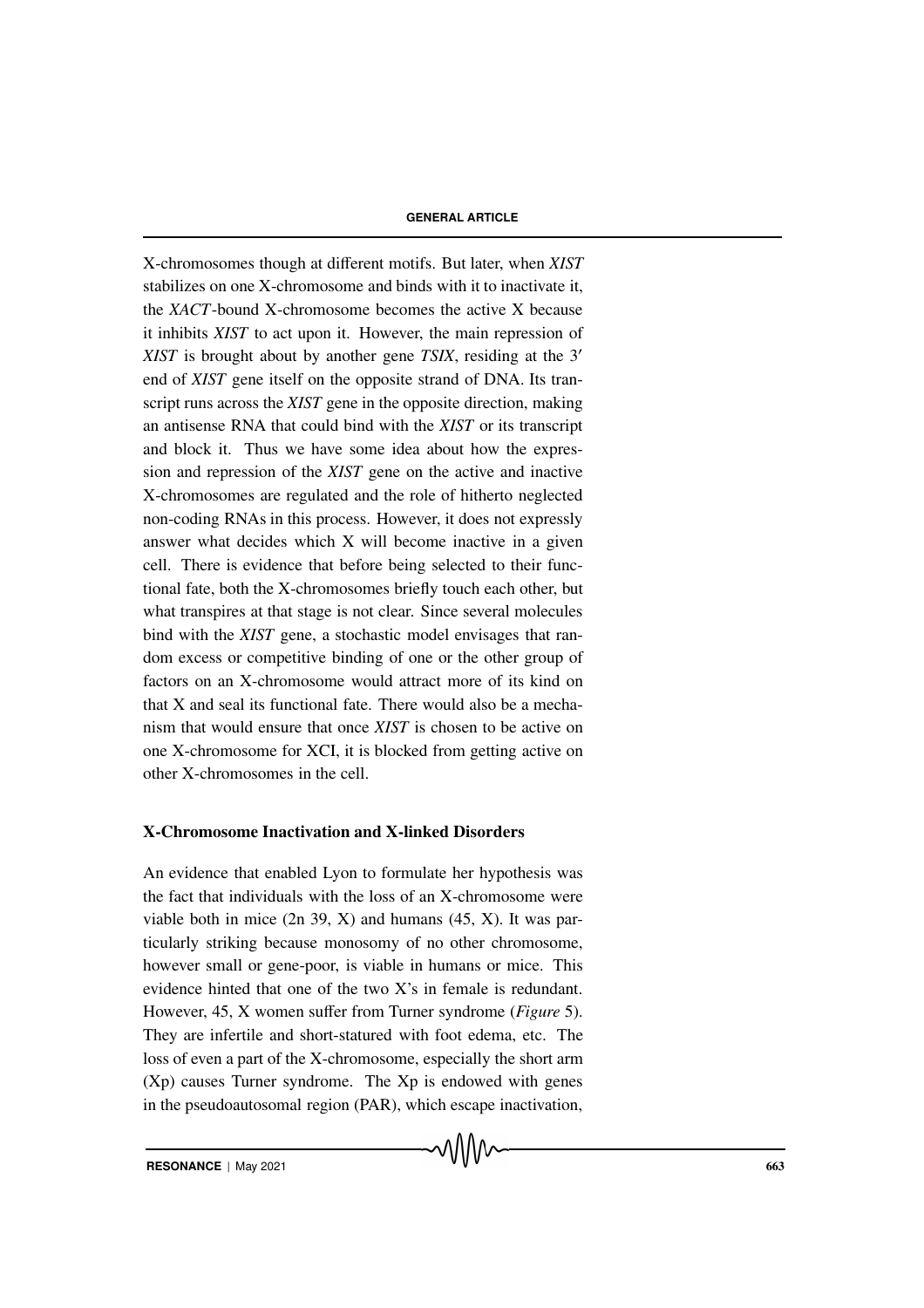Figure 5. Turner Syndrome: Human karyotype showing 45 chromosomes with a single X-chromosome. Prior to staining with Giemsa stain, chromosome preparation was treated with dilute trypsin solution, which induced G-banding that enables precise identification of each chromosome. (From Amit K. Rai, Centre for Genetic Disorders, Banaras

Haemophilia A, colour blindness, Lesch–Nyhan syndrome, Duchenne muscular dystrophy (DMD) are all examples of X-linked recessive disorders which generally follow the expected rules of inheritance and affects males.



Hindu University.) and are active on both the X-chromosomes. X-linked form of the Kallmann syndrome is caused due to loss of a small part of its short arm (Xp22.3), which harbors *Kal-1* gene (*Figure* 6). Simi- $<sup>5</sup>$ A disease of the skin. larly, X-linked ichthyosis<sup>5</sup> in female is caused by the loss or mu-</sup> tation in the steroid sulfatase (*STS*) gene, even though a normal allele is present on the other X. Since these genes are active on both the Xs, loss of one copy manifests as disease in females, though not as severely as in the males.

> As per the Mendelian inheritance pattern, in the recessive autosomal mutations, the carriers (heterozygotes) appear normal because in all its cells the product made by the normal allele is able to make up for the mutant allele. The heterozygosity of an Xlinked gene in females generally goes undetected because they are expected to be normal as in autosomal carriers.

Haemophilia A, colour blindness, Lesch–Nyhan syndrome, Duchenne muscular dystrophy (DMD) are all examples of X-linked recessive disorders which generally follow the expected rules of inheritance and affects males. However, in all these cases, a certain proportion of the females also manifests the mutant phenotype. It is because, unlike the autosomal heterozygotes where both the homologues are functionally equivalent, in the case of X-chromosomes, in each cell only one X is active, and in around an equal proportion of cells either of them is inactivated. The X-

MMM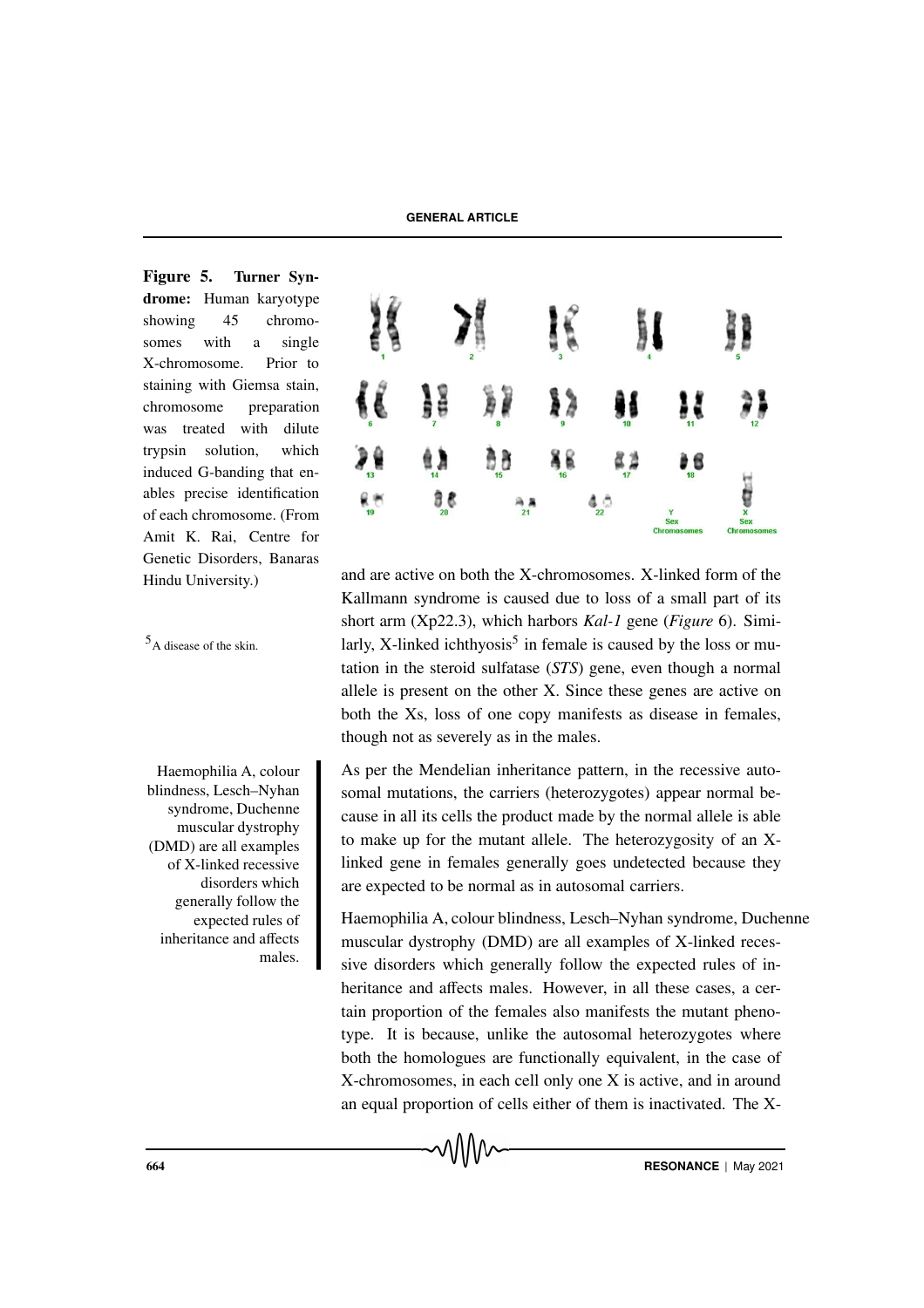

Figure 6. Kallmann Syndrome: Human karyotype showing 46, XY chromosomes with a deletion in the short arm of the X chromosome (Xp22). Kallmann is more common in males and manifests rarely in females. (From Amit K. Rai, Centre for Genetic Disorders, Banaras Hindu University.)

linked heterozygotes, therefore, are a mosaic of cells that show normal phenotype (X-chromosome with the mutant allele inac-<br>In females with an tive) and those showing the mutant phenotype (normal allele-X inactive). Since these cells occur in equal proportion in all tissue types, the overall phenotype appears normal and unaffected. However, if the ratio between the two cell types gets skewed, it can affect the phenotype. For instance, as discussed above in females with an X-autosome translocation, it is the normal intact X (not the translocated one) that gets inactivated in almost all the cells. In these females, if the mutant gene is present on the translocated, active X, then the normal allele will not express at all, and the individual will have the disease, despite being a heterozygote. In DMD for instance, the causal gene dystrophin, which is the largest human gene ( $>2Mb$ ) is often fragmented and is part of a reciprocal translocation. The skewed ratio of the inactive X due to translocation is often the cause of DMD in women. The skewing of ratio may occur due to a variety of reasons, e.g., a mutation in the *XIST* gene in an X-chromosome would insulate that chromosome from getting inactivated and only the other X, with normal *XIST*, will be inactivated. There is another example of an X-linked disorder, Rett syndrome, which is seen only in females. In this case, a heterozygote for mutation in the Xlinked gene MeCP2 (the protein that binds to methylated DNA and facilitates its condensation) leads to severe neural disorders

X-autosome translocation, it is the normal intact X (not the translocated one) that gets inactivated in almost all the cells. In these females, if the mutant gene is present on the translocated, active X, then the normal allele will not express at all, and the individual will have the disease, despite being a heterozygote.

**RESONANCE** | May 2021 **665**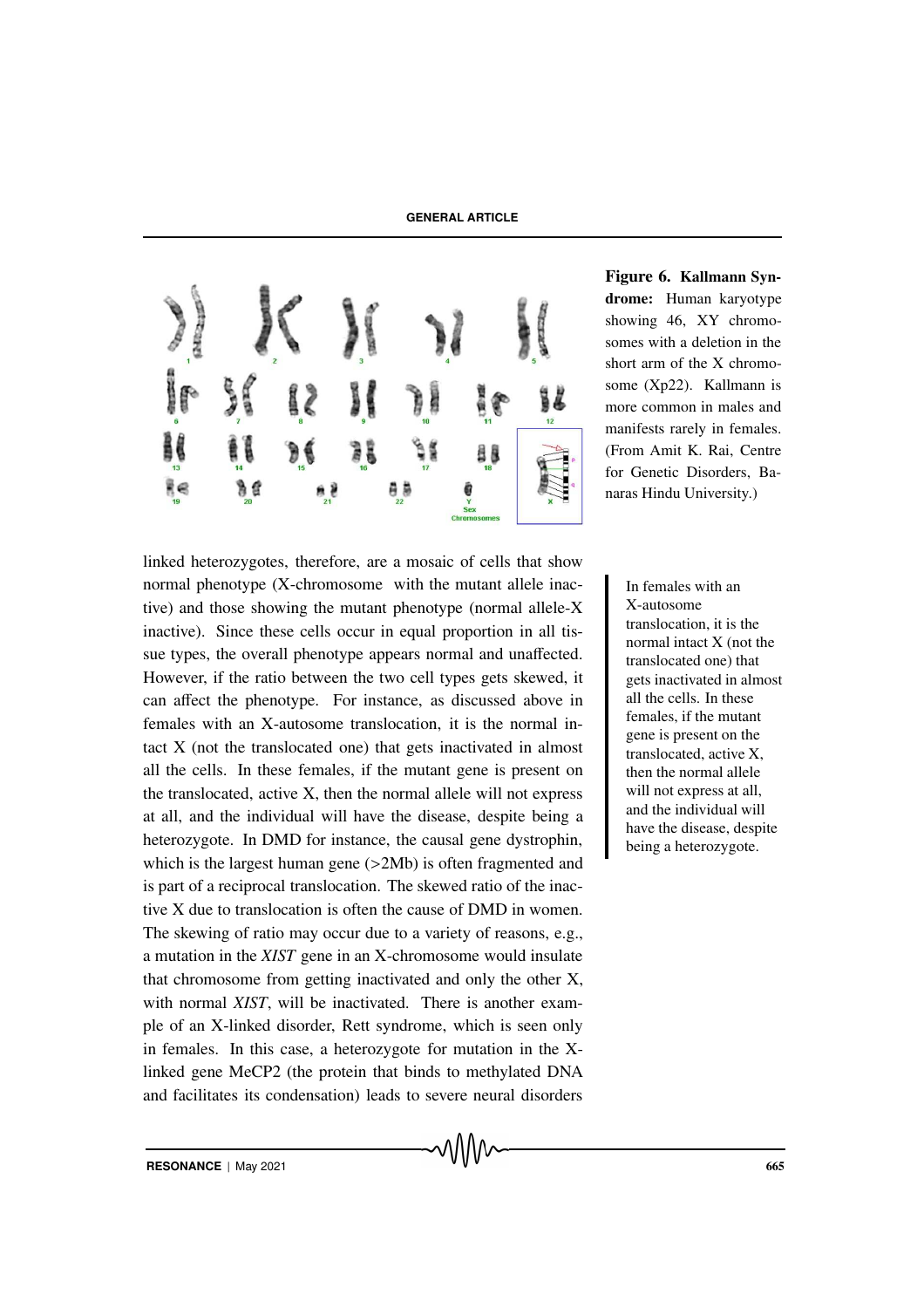in females. The mutant males possibly die in utero. It is thus an example of an X-linked dominant disorder, and that this gene, present on the long arm of the X-chromosome (Xq), and thus away from the PAR, is active on both the X-chromosomes. Since MeCP2 is an important component of the DNA-methylation induced condensation of chromatin, its loss of function may affect the regulation of the function of many genes. Apart from these Mendelian disorders, the clonal nature of XCI comes in handy in identifying the original source of cancers.

Thus, the presence of an inactive X-chromosome in females has a specific bearing on the manifestation of X-linked disorders, which becomes an important facet in medical genetics in delineating the molecular etiology of several disorders.

# Concluding Remarks

The phenomenon of dosage compensation is a unique example of differential gene regulation as a function of sex and sex chromosomes. In this review, I have tried to summarise pieces of evidence that support the existence of this mechanism in male heterogamety systems. As a postgraduate student, in 1969, when I was first exposed to the concept of XCI, I was struck with many questions right in the middle of the lecture. Today, fifty years later, when so much more has been learnt about this phenomenon, many more questions arise. For instance, how is the X-chromosome chosen in each cell, is there indeed functional monosomy of the X-chromosome, and if so, how is it accepted when monosomy of no other chromosome is tolerated, why is the in utero death rate of 45X individuals as high as 90%, and whether or not dosage compensation operates in the female heterogamety (XX male/XY females) species such as birds, snakes, butterflies, honey bees, etc. The questions posed here are not new, nor untackled; active work is being done on these and many other questions not spelt here. A vibrant topic engenders more questions and novel approaches to tackle them. If this article motivates a few of you to generate questions related to the phenomenon and compels you to think of

The phenomenon of dosage compensation is a unique example of differential gene regulation as a function of sex and sex chromosomes.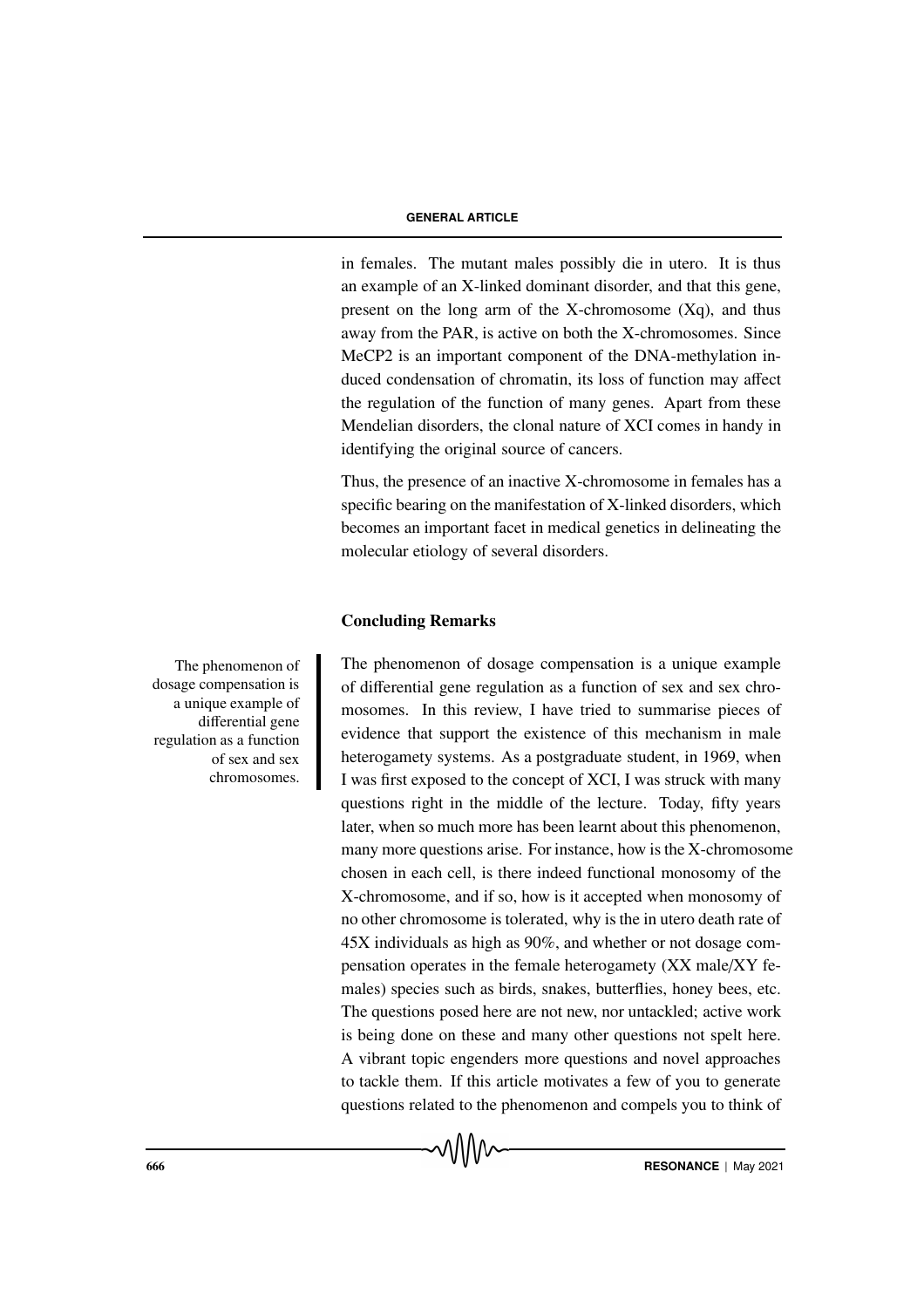ways to answer them, you are already on the right path.

# Acknowledgement

I record my deep sense of appreciation to those tens of hundreds of students, whom I have had the privilege of teaching in classrooms and who have responded with interest, curiosity, and innovative ideas. I am deeply thankful to Prof. Vidynanda Nanjundiah, IISc, Bangalore, Dr Indrajit Nanda, Wurzburg, Germany, and Prof. Mahesh Sharma, M.S. College, Saharanpur, Meerut University, for critical appraisal of the manuscript in its formative stage. Springer is thanked for the permission to reproduce *Figures* 2 & 3 from *J. Genetics*. The karyotypes are of the cases studied in the Centre for Genetic Disorders, Banaras Hindu University.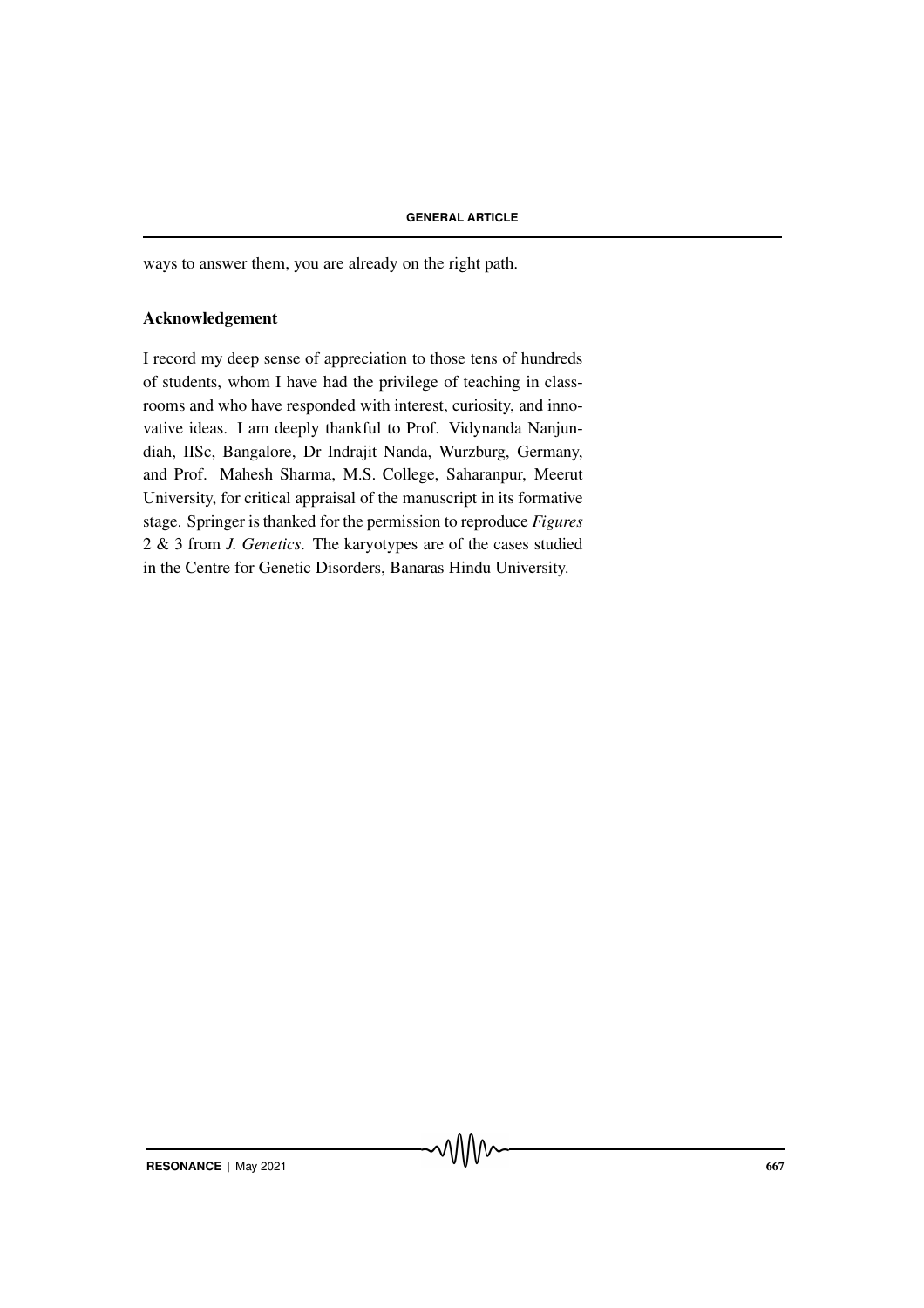#### Box 1. Explanation of Certain Terms

Monosomy: In diploid cells, each chromosome occurs in a pair. Loss of one of a pair of a chromosome leads to monosomy in a cell, tissue or individual. Monosomy in an individual is generally lethal.

Phenotype: The morphological manifestation of the genotype is the phenotype of an individual, which is generated through the interaction between the genotype and the environment.

Reciprocal Translocation: An exchange between two chromosomes due to a break in both and then the broken ends of each, fusing with each other. In a heterozygous individual, besides having one intact copy of each of the chromosomes, cells would have two recombined chromosomes due to reciprocal fusion of the broken ends. In an X-autosome translocation, the inactive X-chromosome is predominantly the normal X-chromosome.

Facultative Heterochromatisation: It is a state of chromatin under which a chromosome, or part of it, gets condensed and heterochromatised, while its homologue remains euchromatic.Inactivation of Xchromosome in mammalian females is a good example where one of the two identical X-chromosomes, becomes heterochromatic.

Prototherians and Metatherians: In eutherians (in class Mammalia), the entire development of the embryo occurs in the uterus of the mother and a new individual is born, but there are two more primitive groups of mammals. The most primitive are the prototherians which lay eggs (e.g., duck-bill mole) and have illdefined sex chromosomes, which may not show XCI. In metatherians, the embryo grows until the advanced stage in the womb of the mother, but before the completion of the development is laid out into a maternal pouch in which it grows till it fully matures (e.g., Kangaroos). In metatherians, the inactive X-chromosome is invariably the paternal X. That is, paternal X is imprinted to be the inactive one in the female.

Trophectoderm: In mammals, very early in development, the embryo is partitioned into two groups of cells called the trophectoderm and the inner cell mass. While the latter forms the embryo proper, trophectoderm, made up of trophoblasts, differentiates into extra-embryonic membranes which nurse the embryo (ICM) by supplying the maternal nutrients to it. In mouse, the inactive X-chromosome in the trophoblasts is invariably the paternal X, as in metatherians.

Position Effect Variegation: First shown in *Drosophila*, if a euchromatic region is brought into the immediate vicinity of the heterochromatin, it gets heterochromatised to a variable degree. Thus the property of chromatin may alter depending upon the position it is placed. This property of chromatin is called position effect variegation or spreading effect.

Non-coding RNA: RNA is generally perceived as an intermediary, which carries the message from the genetic material (DNA) and its final product protein by carrying the triplet codes for the amino acids. The past 20–30 years of research has brought in a long list of RNAs that do not carry an open reading frame (ORF) to code for a protein, instead, they act on their own as regulators of gene function. *XIST*, *TSIX*, *XACT*, *roX* are all examples of non-coding RNAs that regulate dosage compensation in different species.

**EXECUTE 15 AND SECURE 2021 RESONANCE** | May 2021